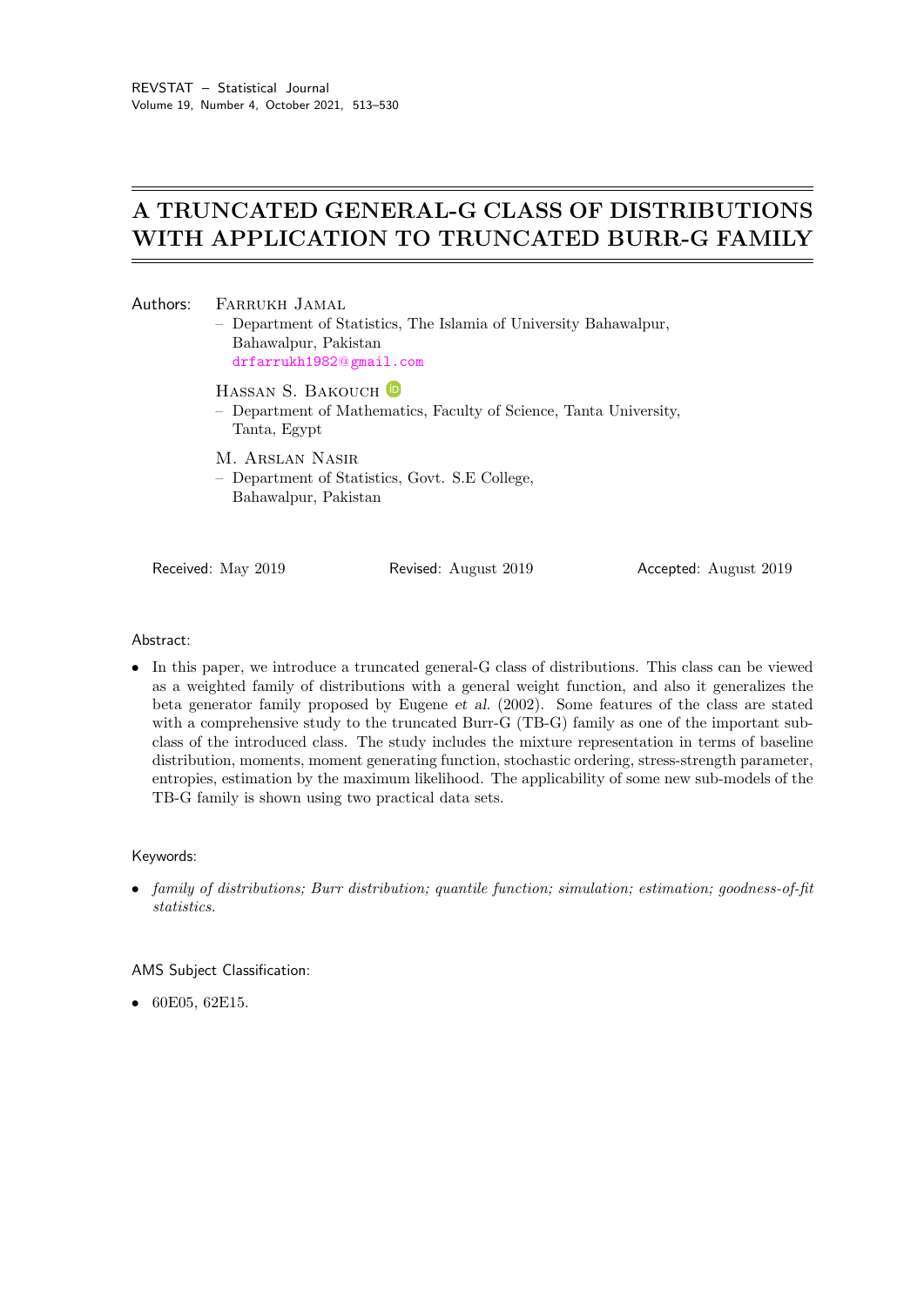#### 1. INTRODUCTION

Over the last two decades, several extensions of the well-known lifetime distributions have been developed for modeling many types of practical data sets. This development is followed by many approaches for generating new families of (probability) distributions which increase chances of modeling data of various random nature. Among those families, we can mention: The beta generator (beta-G) by Eugene et al. (2002) [\[9\]](#page-17-0), the gamma-G (type 1) by Zografos and Balakrishnan (2009) [\[19\]](#page-17-1), the Kumaraswamy-G (Kw-G) by Cordeiro and de Castro (2011) [\[7\]](#page-17-2), the gamma-G (type 2) by Ristic and Balakrishnan (2012) [\[13\]](#page-17-3), the loggamma-G by Amini et al.  $(2014)$  [\[4\]](#page-17-4), beta weighted modified Weibull distribution using the beta generator by Saboor et al. (2016) [\[14\]](#page-17-5), the generalized transmuted family of distributions by Alizadeh et al. (2017) [\[3\]](#page-17-6), the odd-Burr generalized family of distributions by Alizadeh et al. (2017) [\[2\]](#page-17-7), the odd Burr-III family of distributions by Jamal et al. (2017) [\[11\]](#page-17-8), the extended odd family of probability distributions by Bakouch et al. (2019) [\[5\]](#page-17-9) and mid-truncated Burr XII distribution and its applications in order statistics by Saran et al. (2019) [\[15\]](#page-17-10).

In practical life problems, truncation arises in many fields, such as industry, biology, hydrology, reliability theory and medicine. An example of truncation is the progression of a disease which is not an increasing function, but will stabilize after time point. This point is called the truncation for the support of the variable of the interest which may be time, length, height etc. Therefore, many researchers are attracted to analyze such truncated data using truncated versions of the standard statistical distributions. For instance, the truncated Weibull distribution has been applied to analyze the tree diameter and height distributions in forestry, fire size and high-cycle fatigue strength prediction (see Zhang and Xie, 2011 [\[18\]](#page-17-11)). In Zaninetti and Ferraro (2008) [\[17\]](#page-17-12), the truncated Pareto distribution is compared to the Pareto distribution using astrophysics data and they concluded, generally, that the truncated Pareto distribution performs better than the Pareto. Burroughs and Tebbens (2002) [\[6\]](#page-17-13) showed the suitability of truncated power law distributions for data sets of earthquake magnitudes and forest fire areas. Additional applications of the former distributions in hydrology and atmospheric science are given by Aban et al. (2006) [\[1\]](#page-17-14).

<span id="page-1-0"></span>Motivated by the importance of general families of distributions and truncation, we introduce a more flexible class of distributions with the cumulative distribution function (cdf)

(1.1) 
$$
F(x) = \int_{0}^{G(x,\xi)} r_T(t) dt = \int_{0}^{G(x,\xi)} \frac{r(t)}{R(1)} dt = \frac{R[G(x,\xi)]}{R(1)},
$$

where  $r_T(t)$  is the probability density function (pdf) of a random variable (rv) with support  $[0, 1]$ , hence it can be any truncated rv T on this support with a cdf,  $R(\cdot)$  and  $G(x, \xi)$  is the cdf of a real-valued rv X with pdf  $g(x, \xi)$ ,  $\xi$  denoting the related parameter vector. Table [1](#page-2-0) gives a list of some truncated distribution in the interval  $[0,1]$ . The associated pdf of  $(1.1)$  is

<span id="page-1-1"></span>(1.2) 
$$
f(x) = \frac{r\big[G(x,\xi)\big]g(x,\xi)}{R(1)}, \quad x \in \mathbb{R},
$$

and the survival function based on  $(1.1)$  is given as

(1.3) 
$$
h(x) = \frac{r[G(x,\xi)] g(x,\xi)}{R(1) - R[G(x,\xi)]}.
$$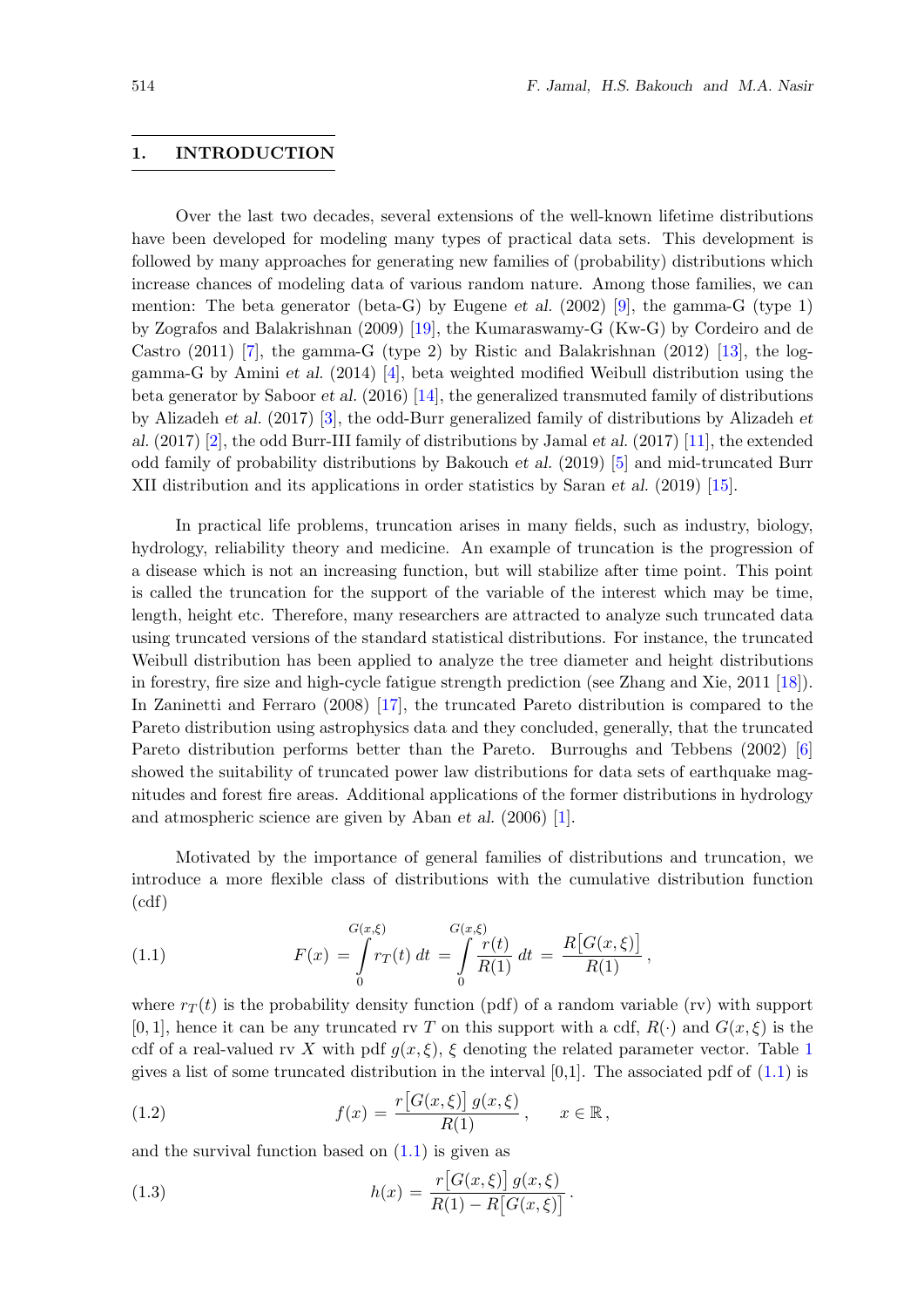Further, the associated quantile function based on [\(1.1\)](#page-1-0) having the form

(1.4) 
$$
Q_x(u) = G^{-1}\left\{R^{-1}[R(1) \times u]\right\},\,
$$

<span id="page-2-0"></span>where  $u \sim \text{uniform}[0, 1].$ 

| S.r | Distribution   | r(t)                                                   | $r_T(t)$                                                                                          |
|-----|----------------|--------------------------------------------------------|---------------------------------------------------------------------------------------------------|
| 1.  | Uniform        | $F(x) = \frac{x}{a}$                                   | $F(x) = x$                                                                                        |
| 2.  | Exponential    | $F(x) = 1 - e^{-\theta x}$                             | $F(x) = \frac{1 - e^{-\theta x}}{1 - e^{-\theta}}$                                                |
| 3.  | Weibull        | $F(x) = 1 - e^{-ax^b}$                                 | $F(x) = \frac{1 - e^{-ax}}{1 - e^{-a}}$                                                           |
| 4.  | Gamma          | $F(x) = \frac{\gamma(a, \frac{x}{b})}{\Gamma(a)}$      | $F(x) = \frac{\gamma\left(a, \frac{x}{b}\right)}{\gamma\left(a, \frac{1}{b}\right)}$              |
| 5.  | Lomax          | $F(x) = 1 - \left(1 + \frac{x}{a}\right)^{-b}$         | $F(x) = \frac{1 - \left(1 + \frac{x}{a}\right)^{-b}}{1 - \left(1 + \frac{1}{a}\right)^{-b}}$      |
| 6.  | log-logistic   | $F(x) = 1 - \left(1 + \frac{x^{c}}{a}\right)^{-1}$     | $F(x) = \frac{1 - \left(1 + \frac{x^{c}}{a}\right)^{-1}}{1 - \left(1 + \frac{1}{a}\right)^{-1}}$  |
| 7.  | Burr XII       | $F(x) = 1 - (1 + x^c)^{-k}$                            | $F(x) = \frac{1 - (1 + x^c)^{-\kappa}}{1 - x^c}$                                                  |
| 8.  | Burr III       | $F(x) = (1 + x^{-c})^{-k}$                             | $F(x) = \frac{(1+x^{-c})^{-k}}{2^{-k}}$                                                           |
| 9.  | Frechet        | $F(x) = \exp \left[-\left(\frac{a}{x}\right)^b\right]$ | $F(x) = \frac{\exp\left[-\left(\frac{a}{x}\right)^b\right]}{\exp\left[-\frac{ab}{x}\right]}$      |
| 10. | Power function | $F(x) = \left(\frac{x}{a}\right)^k$                    | $F(x) = x^k$                                                                                      |
| 11. | Log normal     | $F(x) = \Phi\left(\frac{\ln x - \mu}{\sigma}\right)$   | $F(x) = \frac{\Phi\left(\frac{\ln x - \mu}{\sigma}\right)}{\Phi\left(\frac{-\mu}{\sigma}\right)}$ |

Table 1: List of some truncated distribution in the interval [0,1].

Some additional motivations of the class defined by  $(1.2)$  are as follows. The class  $(1.2)$ can be interpreted as weighted family of distributions, for  $g(x, \xi)$ , with the general weight function  $w(X) = r(G(x, \xi))$  and normalizing constant  $R(1) = E\{w(X)\}\.$  Also, the introduced class generalizes the beta generator family (Eugene et al., 2002 [\[9\]](#page-17-0)) as beta distribution is a sub-model of  $r_T(t)$ .

As it can be seen from [\(1.2\)](#page-1-1), we have a truncated general-G class of distributions and the only sub-model we aware of is the truncated Weibull G family proposed by Najarzadegan et al. (2017) [\[12\]](#page-17-15) as a powerful alternative to beta-G family of distributions. Because of having two composite general functions  $R(\cdot)$  and  $G(\cdot)$ , we can not investigate more analytic properties and therefore we aim to study extensively the truncated Burr-G (TB-G) family of distributions by considering  $R(\cdot)$  as the cdf of Burr distribution and  $G(\cdot)$  is a general cdf. The reason of using Burr is due to its ability of analyzing hydrologic, environmental, survival and reliability data. Another aim is to provide an empirical evidence on the great flexibility of sub-models of the TB-G family to fit practical data from different domains and this is investigated in the application section.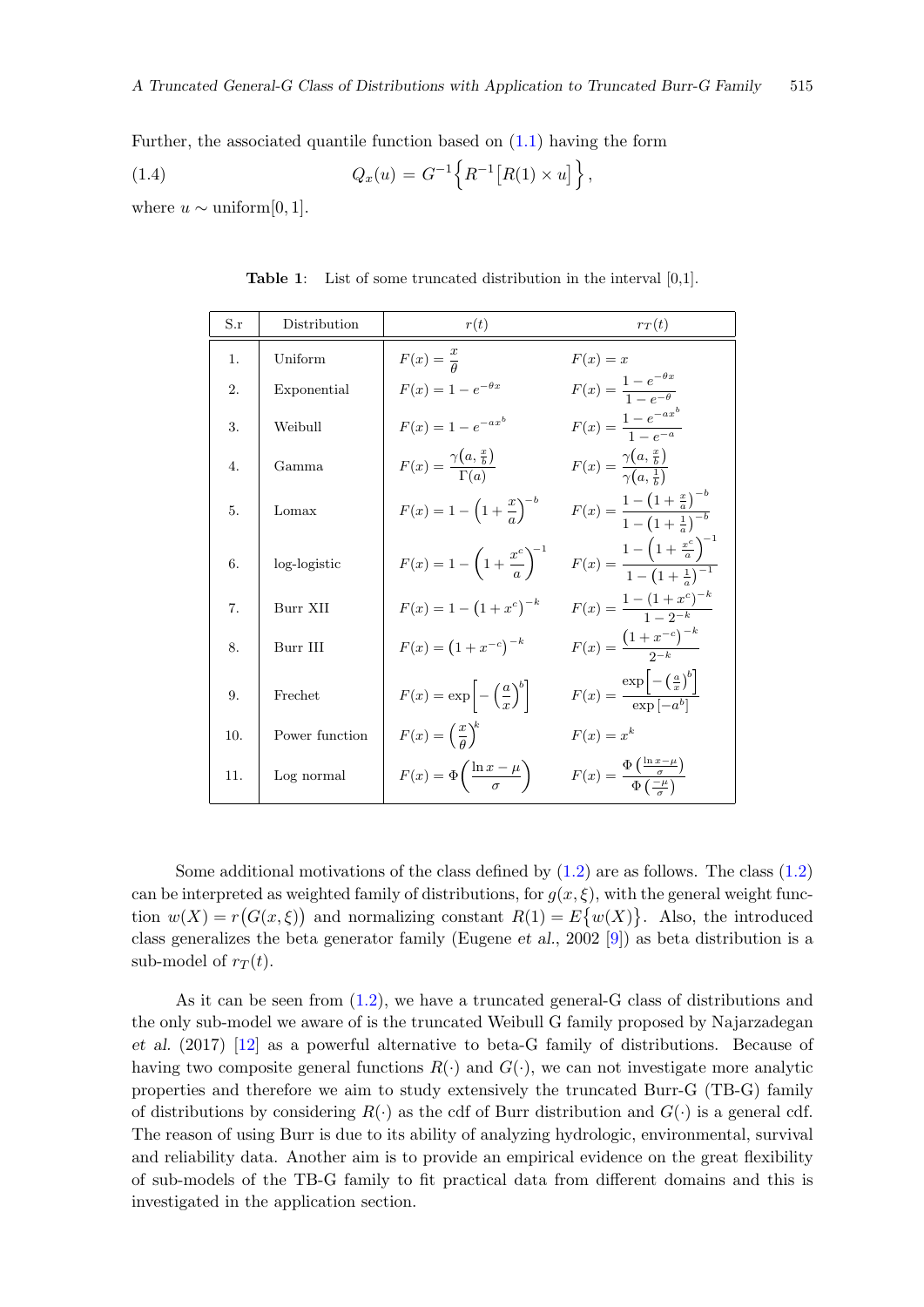Rest of the paper is outlined as follows. Section [2](#page-3-0) concerns with some general mathematical properties of the TB-G family, including mixture representation in terms of baseline distribution, moments, incomplete moments, moment generating function, stochastic ordering of the random variables following such family, stress-strength parameter and entropies (Shannon and Rényi). Also, some new special models of the generated family are considered. In Section [3,](#page-11-0) estimation of the parameters of the family is implemented through maximum likelihood method with application to two practical data sets. Section [4](#page-14-0) gives a simulation study for a sub-model of the family.

## <span id="page-3-0"></span>2. THE TRUNCATED BURR-G FAMILY: SOME PROPERTIES AND SUB-MODELS

This section gives some general mathematical properties of the TB-G family, including moments, incomplete moments, moment generating function, stochastic ordering, stressstrength parameter and entropies. Further, some new sub-models of the family are obtained.

#### 2.1. The truncated Burr-G family

In this section, we introduce the TB-G family of distributions and give its mixture representation in terms of baseline distribution.

<span id="page-3-1"></span>Recall that the Burr distribution has the cdf

(2.1) 
$$
R(x) = 1 - (1 + x^c)^{-k}, \quad x > 0,
$$

using  $(1.1)$ , the cdf of the TB-G family is expressed as

(2.2) 
$$
F(x) = \frac{1 - \left[1 + G^c(x, \xi)\right]^{-k}}{1 - 2^{-k}},
$$

where c, k are the shape parameters of the family and  $G(x, \xi)$  is a baseline cdf, which depends on a parameter vector  $\xi$ . Hereafter, for simplicity, we ignore mention of  $\xi$  in the functions of interest, e.g., we set  $G(x) = G(x, \xi)$ ,  $q(x) = q(x, \xi)$ .

<span id="page-3-2"></span>The pdf corresponding to [\(2.2\)](#page-3-1) is given by

(2.3) 
$$
f(x) = \frac{ck g(x) G^{c-1}(x) [1 + G^c(x)]^{-k-1}}{1 - 2^{-k}}, \quad x \in \mathbb{R}.
$$

The survival function and hazard rate are, respectively, given by

(2.4) 
$$
\bar{F}(x) = \frac{\left[1 + G^c(x)\right]^{-k} - 2^{-k}}{1 - 2^{-k}}
$$

(2.5) 
$$
\tau(x) = \frac{ck \, g(x) \, G^{c-1}(x) \left[1 + G^c(x)\right]^{-k-1}}{\left[1 + G^c(x)\right]^{-k} - 2^{-k}}.
$$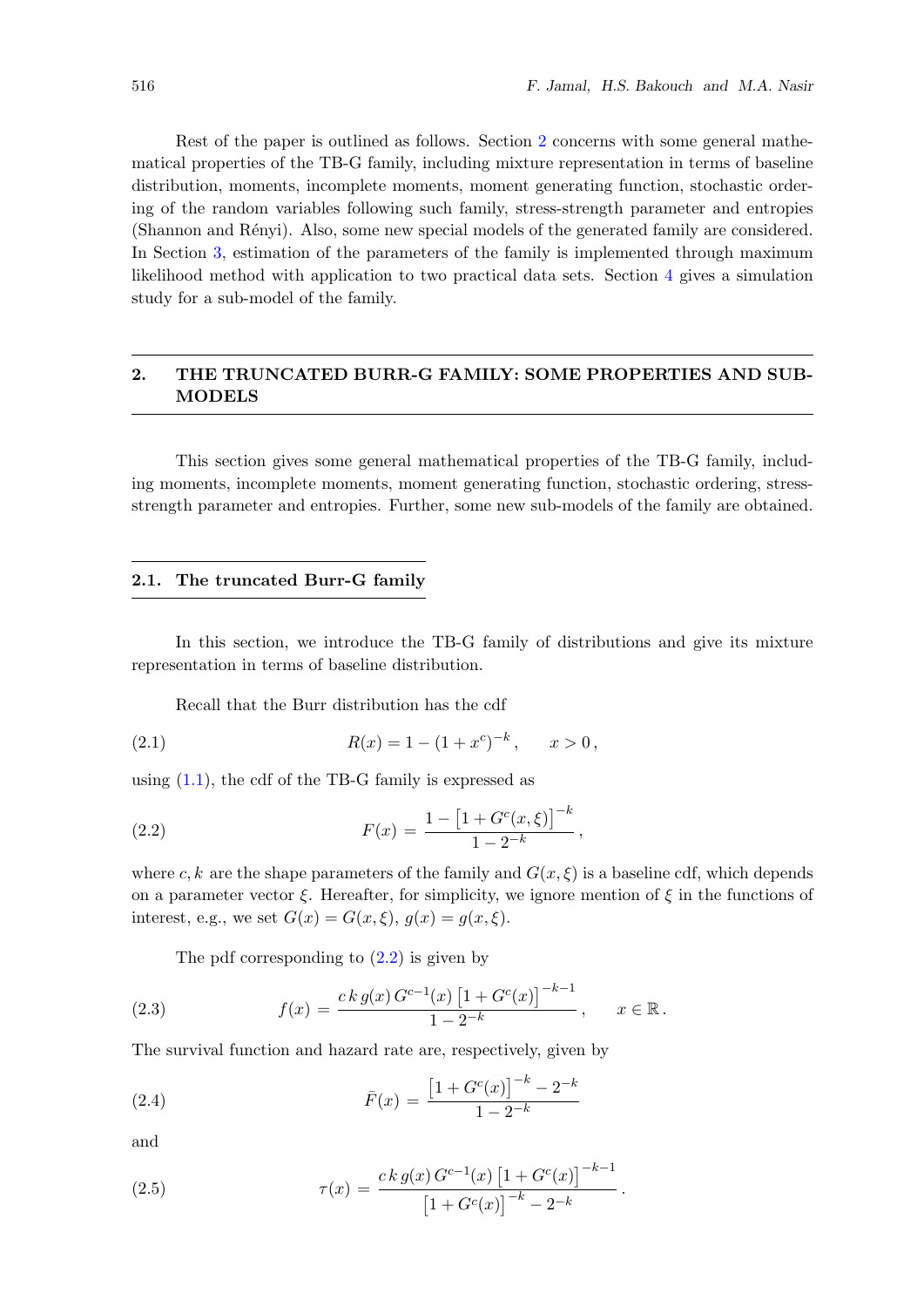Also, the quantile function of the TB-G family has the form

(2.6) 
$$
Q_x(u) = G^{-1}\left[\left\{\left[1 - (1 - 2^{-k})u\right]^{-\frac{1}{k}} - 1\right\}^{\frac{1}{c}}\right].
$$

Further, the shapes of the density and hazard rate functions of the TB-G family can be described analytically using their critical points as follows. The critical points of the TB-G density are the roots of the equation:

$$
\frac{g'(x)}{g(x)} + (c-1)\frac{g(x)}{G(x)} - c(k+1)\frac{g(x)G^{c-1}(x)}{1 - G^c(x)} = 0,
$$

while the critical points of the hazard rate are the roots of the equation:

$$
\frac{g'(x)}{g(x)} + (c-1)\frac{g(x)}{G(x)} - c(k+1)\frac{g(x)G^{c-1}(x)}{1 - G^c(x)} + k c \frac{g(x)G^{c-1}(x)\left[1 + G^c(x)\right]^{-k-1}}{\left[1 + G^c(x)\right]^{-k} - 2^{-k}} = 0.
$$

Note that the equation above may have more than one root.

Now, we close this subsection by obtaining the mixture representation of the TB-G in terms of baseline distribution as follows.

Consider the series expansion, for  $|z| < 1$ ,

(2.7) 
$$
(1-z)^{-b} = \sum_{i=0}^{\infty} {b+i-1 \choose i} z^i,
$$

the cdf in equation  $(2.2)$  can be written as

(2.8) 
$$
F(x) = \frac{1}{1 - 2^{-k}} \left[ 1 - \sum_{i=0}^{\infty} {k + i - 1 \choose i} (-1)^i G^{ic}(x) \right].
$$

<span id="page-4-1"></span>Also, it can be rewritten in the form

(2.9) 
$$
F(x) = \sum_{l=0}^{\infty} b_l H_l(x),
$$

where  $b_l = \frac{1}{1-2^{-k}} \sum_{r=1}^{\infty}$  $i=1$  $\sum_{i=1}^{\infty}$  $j=l$  $\binom{k+i-1}{i}$  $\binom{i-1}{i}\binom{c}{j}\left(-1\right)^{i+j+l+1}$  and  $H_l(x) = G^l(x)$  is the exp-G distribution function with power parameter l.

<span id="page-4-0"></span>Similarly, simple derivation of the previous equation gives the pdf

(2.10) 
$$
f(x) = \sum_{l=0}^{\infty} b_l h_{l-1}(x),
$$

where  $h_{l-1}(x) = l \times g(x) G^{l-1}(x)$  is the exp-G density function with power parameter  $l-1$ . Thus, some mathematical properties of the proposed family can be derived from [\(2.10\)](#page-4-0) and those of exp-G properties. For example, the ordinary and incomplete moments and moment generating function (mgf) of  $X$  can be obtained from those exp-G quantities, see the next subsection.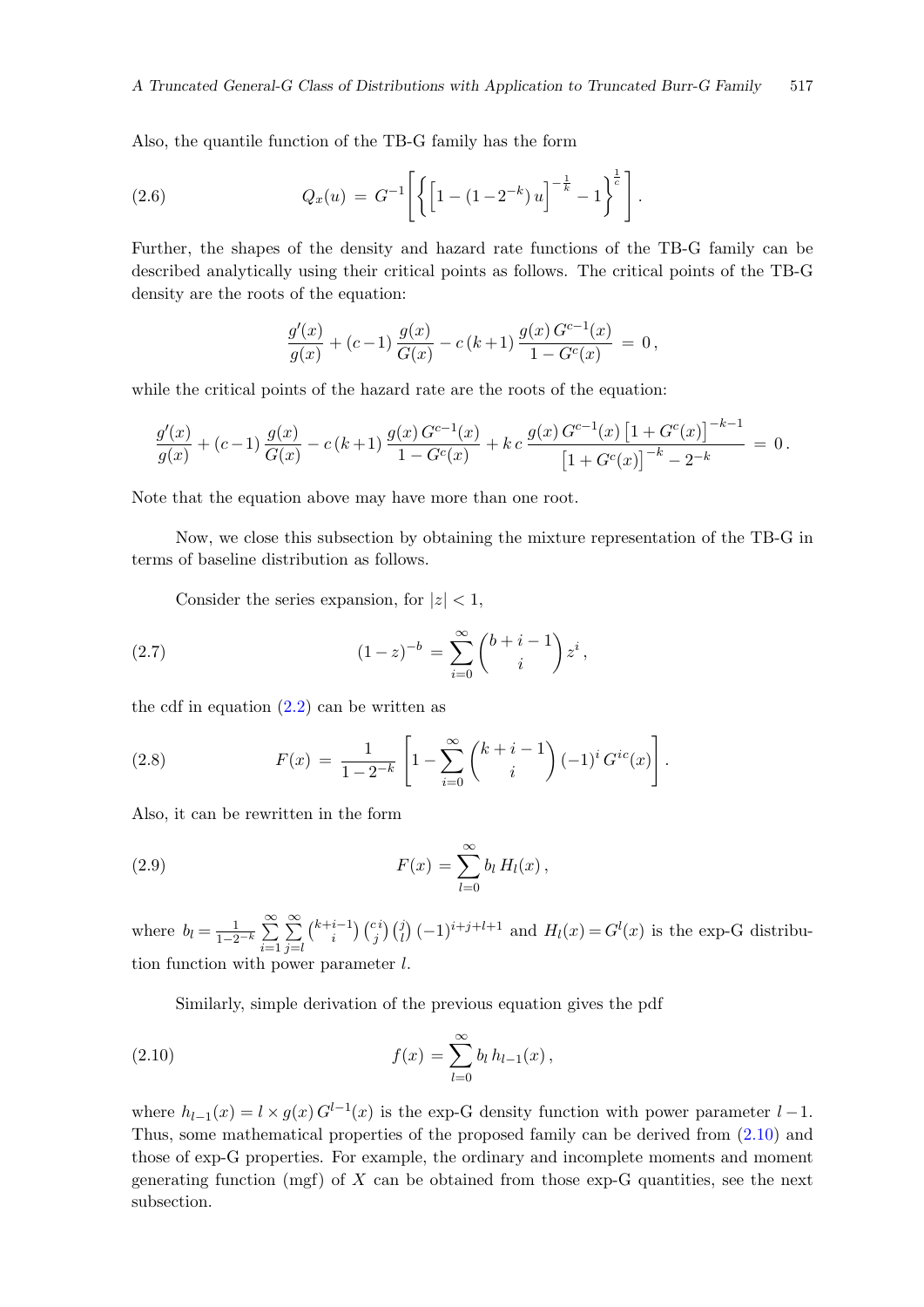#### 2.2. Moments and moment generating function

In this subsection, we will discuss the  $r<sup>th</sup>$  moments,  $m<sup>th</sup>$  incomplete moments and moment generating function of the TB-G family.

<span id="page-5-1"></span>The moments of the TB-G family of distributions can be obtained by using the infinite mixture representation

(2.11) 
$$
E(X^r) = \sum_{l=0}^{\infty} b_l \int_{-\infty}^{\infty} x^r h_{l-1}(x) dx,
$$

where  $b_l$  and  $h_{q-1}(x)$  are defined in [\(2.10\)](#page-4-0).

The  $s<sup>th</sup>$  incomplete moment of the TB-G family can be obtained as

(2.12) 
$$
T'_{s}(x) = \sum_{l=0}^{\infty} b_{l} \int_{-\infty}^{x} x^{s} h_{l-1}(x) dx.
$$

The moment generating function of the TB-G family of distributions is

$$
M_X(t) = \sum_{l=0}^{\infty} b_l \int_{-\infty}^{\infty} e^{tx} h_{l-1}(x) dx.
$$

Bonferroni and Lorenz curves, defined for a given probability,  $\pi$ , by  $B(\pi) = T_1'(q)/(\pi \mu'_1)$ and  $L(\pi) = T'_1(q)/\mu'_1$ , respectively, where  $\mu'_1 = E(X)$ ,  $T'_1(x) = \sum_{n=1}^{\infty}$  $_{l=0}$  $b_l \int_a^x$  $-\infty$  $xh_{l-1}(x) dx$  and  $q = Q(\pi)$  is the quantile function of X at  $\pi$ . These curves for the Truncated Burr log logistic (TBLL) distribution (see definition of TBLL in the next subsection) as functions of  $\pi$ , are plotted for some parameter values in Figure [1.](#page-5-0) These curves are very useful in economics, reliability, demography, insurance and medicine. The skewness and kurtosis measures can be calculated from the ordinary moments using well-known relationships form equation [\(2.11\)](#page-5-1).

<span id="page-5-0"></span>

**Figure 1:** Plots of  $B(\pi)$  and  $L(\pi)$  versus  $\pi$  for the TB-LL distribution.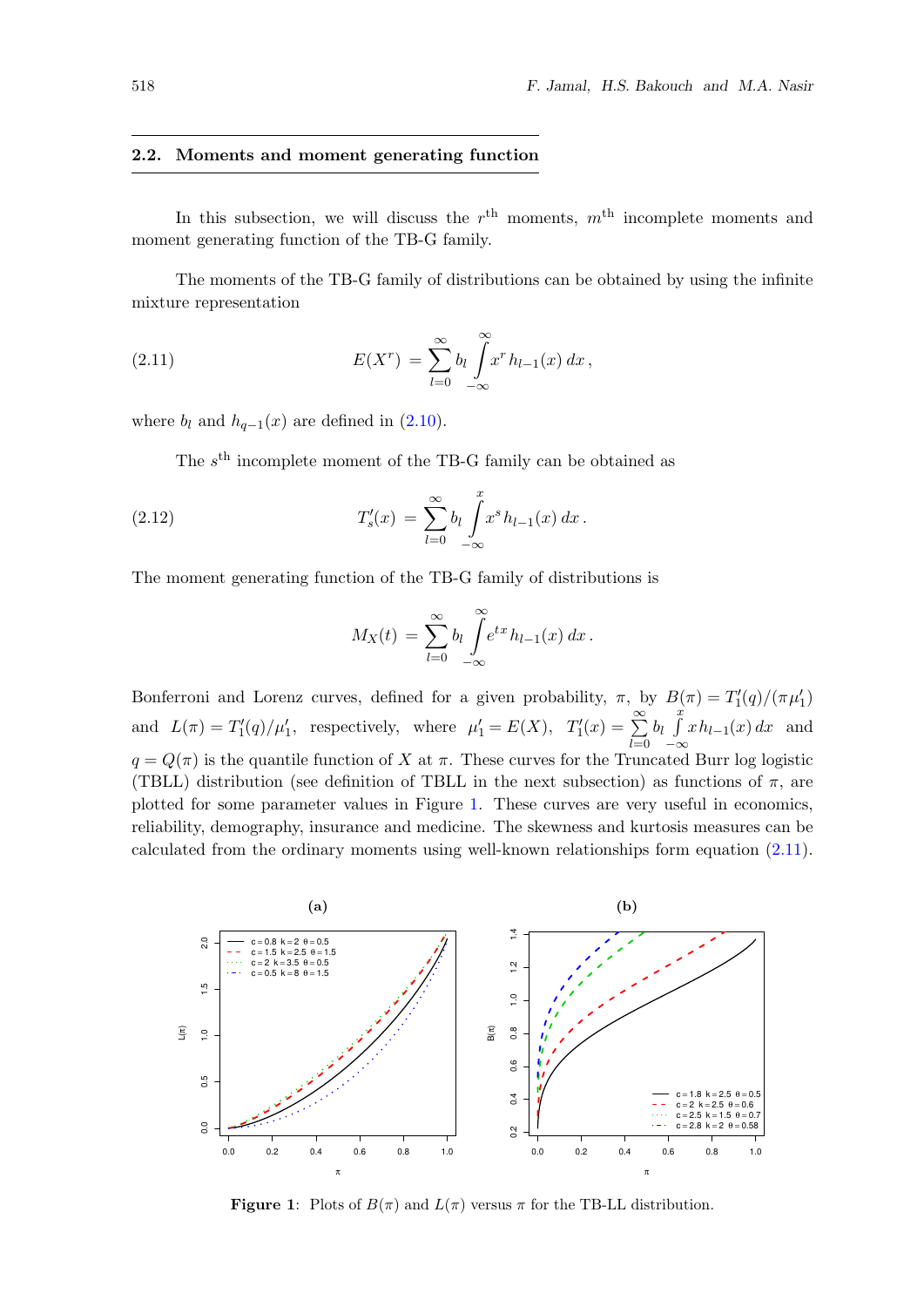Plots of skewness and kurtosis of the TBLL distribution for  $\theta = 1.5$  are displayed in Figure [2.](#page-6-0) Based on these plots, we conclude that, if  $c$  and  $k$  increase, the skewness and kurtosis decrease.

<span id="page-6-0"></span>

Figure 2: Plots for skewness and kurtosis of the TB-LL distribution.

#### 2.3. Stochastic ordering and reliability parameter

Comparative behavior of random variables can be measured by stochastic ordering concept (Shaked and Shanthikumar, 1994 [\[16\]](#page-17-16)) that is summarized in the next proposition.

**Proposition 2.1.** Let  $X_1 \sim \text{TB-G}(c, k_1, \xi)$  and  $X_2 \sim \text{TB-G}(c, k_2, \xi)$ , then the likelihood ratio  $\frac{f(x)}{g(x)}$  is

$$
\frac{f(x)}{g(x)} = \frac{k_1}{k_2} \left[ 1 + G^c(x) \right]^{k_2 - k_1} \frac{1 - 2^{-k_2}}{1 - 2^{-k_1}}.
$$

Taking derivative with respect to  $x$ , we have

$$
\frac{d}{dx}\frac{f(x)}{g(x)} = \frac{k_1}{k_2}\frac{1-2^{-k_2}}{1-2^{-k_1}}\left[1+G^c(x)\right]^{k_2-k_1-1}(k_2-k_1)\,c\,g(x)\,G^{c-1}(x)\,,
$$

then  $\frac{d}{dx}$  $\frac{f(x)}{g(x)} < 0$  for  $k_2 < k_1$ . So, the likelihood ratio exists and this implies that the random variable  $X_1$  is a likelihood ratio order than  $X_2$ , that is  $X_1 \leq_{\text{lr}} X_2$ . Other stochastic ordering behaviors follow using  $X_1 \leq_{\text{lr}} X_2$ , such as hazard rate order  $(X_1 \leq_{\text{hr}} X_2)$ , mean residual life order  $(X_1 \leq_{\text{mrl}} X_2)$  and stochastically greater  $(X_1 \leq_{\text{st}} X_2)$ .

The stress strength model is a common approach used in various applications of engineering and physics. Let  $X_1$  and  $X_2$  be two independent random variables with TB-G( $c, k_1, \xi$ ) and TB- $G(c, k_2, \xi)$  distributions. Then the stress strength model is given by

$$
R = \int_{-\infty}^{\infty} f_1(x) F_2(x) dx.
$$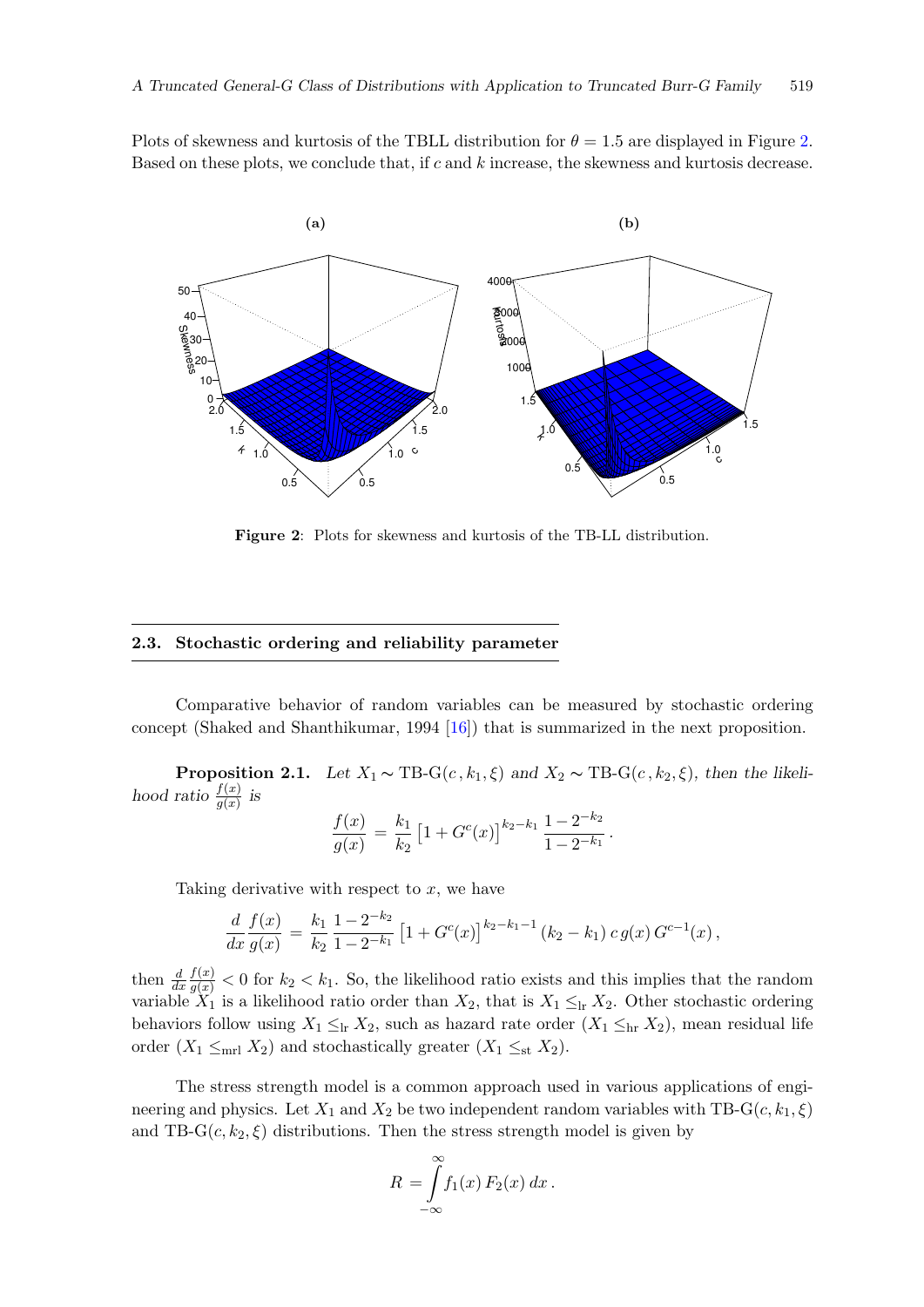Now, by using the mixture representation given in  $(2.10)$  and  $(2.9)$ , we have

$$
R = \sum_{l=0}^{\infty} \sum_{m=0}^{\infty} b_l b_m \int_{-\infty}^{\infty} h_{l-1}(x) H_m(x) dx,
$$

where  $h_{l-1}(x)$  and  $H_m(x)$  are already defined by equations [\(2.9\)](#page-4-1) and [\(2.10\)](#page-4-0).

## 2.4. Entropies

The entropy of a random variable X with density function  $f(x)$  is a measure of variation of the uncertainty of physical systems. Two popular entropy measures are due to Shannon entropy and Rényi entropy. A large value of the entropy may indicate the greater uncertainty in the data; conversely, a small entropy means less uncertainty. The Rényi entropy is defined by

<span id="page-7-0"></span>(2.13) 
$$
I_{\delta} = \frac{1}{1-\delta} \log \left( \int_{-\infty}^{\infty} f^{\delta}(x) dx \right), \quad \delta > 0 \text{ and } \delta \neq 1.
$$

Let  $f(x)$  follow the TB-G family, then we have

$$
f^{\delta}(x) = \frac{(ck)^{\delta} g^{\delta}(x) G^{\delta(c-1)}(x) [1 + G^{c}(x,\xi)]^{-\delta(k+1)}}{(1 - 2^{-k})^{\delta}}.
$$

After some algebra, we get

$$
f^{\delta}(x) = \left(\frac{ck}{1-2^{-k}}\right)^{\delta} \sum_{j=0}^{\infty} {\delta(k+1) + j - 1 \choose j} (-1)^{j} g^{\delta}(x) G^{c(j+\delta) - \delta}(x).
$$

Rewriting the above expression as

$$
f^{\delta}(x) = \sum_{j=0}^{\infty} w_j(\delta) g(x; \delta, c(j+\delta)),
$$

where  $w_j(\delta) = \left(\frac{ck}{1-2^{-k}}\right)^{\delta} \left(\frac{\delta(k+1)+j-1}{j}\right)$  $\left(g(j+1)\right)^{j}$  and  $g(x;\delta,c(j+\delta)) = g^{\delta}(x) G^{c(j+\delta)-\delta}(x)$ .

Now equation [\(2.13\)](#page-7-0) becomes

$$
I_{\delta} = \frac{1}{1-\delta} \log \left[ \sum_{j=0}^{\infty} w_j(\delta) \int_{-\infty}^{\infty} g(x; \delta, c(j+\delta)) dx \right].
$$

The above expression depends only for any choice of baseline distribution.

On the other side, the Shannon entropy of the TB-G family can be obtained using its definition as

$$
\eta = -E[\log f(X)].
$$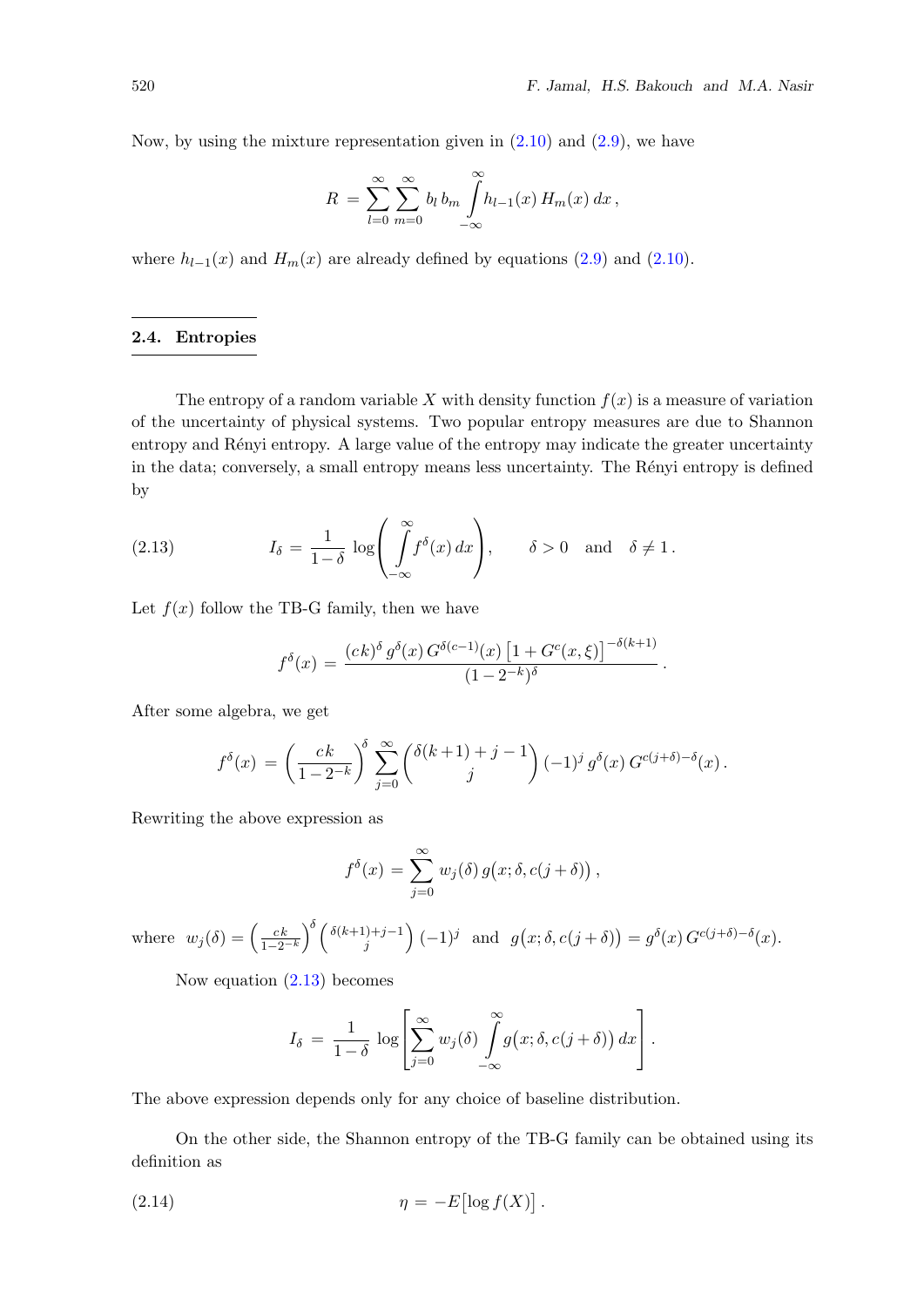Using the pdf of the TB-G family, we have

$$
-E\left[\log f(X)\right] = \log[1 - 2^{-k}] - \log(ck) - E\left[\log g(X)\right] - (c - 1)E\left[\log G(X)\right] + (k + 1)E\left[\log\{1 + G^c(X)\}\right].
$$
\n(2.15)

Making use of the expansions, for  $|x| < 1$ ,

<span id="page-8-0"></span>
$$
\log(1+x) = \sum_{i=1}^{\infty} \frac{(-1)^{i+1}}{i} x^{i},
$$

$$
\log x = \sum_{i=1}^{\infty} \frac{(-1)^{i+1}}{i} (x-1)^{i},
$$

we obtain

$$
E\left[\log\{1 + G^{c}(X)\}\right] = \sum_{i=1}^{\infty} \frac{(-1)^{i+1}}{i} E\left[G^{ci}(X)\right],
$$
  

$$
E\left[\log G(X)\right] = \sum_{i=1}^{\infty} \frac{(-1)^{i+1}}{i} \sum_{j=0}^{i} {i \choose j} (-1)^{j} E\left(G^{i-j}(X)\right).
$$

Hence, equation [\(2.15\)](#page-8-0) becomes

$$
-E\left[\log f(X)\right] = \log[1 - 2^{-k}] - \log(ck) - E\left[\log g(X)\right] \\
- (c - 1) \sum_{i=1}^{\infty} \frac{(-1)^{i+1}}{i} \sum_{j=0}^{i} {i \choose j} (-1)^j E(G^{i-j}(X)) \\
+ (k+1) \sum_{i=1}^{\infty} \frac{(-1)^{i+1}}{i} E\left[G^{ci}(X)\right].
$$

The expression above depends only on an arbitrary choice of the baseline distribution.

#### <span id="page-8-1"></span>2.5. Some sub-models

In this subsection, we present four sub-models of the TB-G family by selecting some baseline distributions and the plots of their density and hazard rate functions. The plots indicate various shapes for both functions which proves the flexibility of the family. This flexibility is also confirmed by comparing those sub-models with other competing distributions for some practical data in Section [3.](#page-11-0)

#### Truncated Burr Uniform (TBU) distribution

Consider the uniform distribution on  $(0, \theta)$  as the baseline distribution with the pdf and cdf,  $g(x,\theta) = \frac{1}{\theta}$  and  $G(x,\theta) = \frac{x}{\theta}$ , respectively. Then the pdf and cdf of the TBU distribution are given by

$$
f(x; c, k, \theta) = \frac{ck}{\theta} \frac{\left(\frac{x}{\theta}\right)^{c-1}}{1 - 2^{-k}} \left[1 + \left(\frac{x}{\theta}\right)^{c}\right]^{-k-1}
$$

$$
F(x; c, k, \theta) = \frac{1 - \left[1 + \left(\frac{x}{\theta}\right)^c\right]^{-k}}{1 - 2^{-k}}, \quad 0 < x < \theta.
$$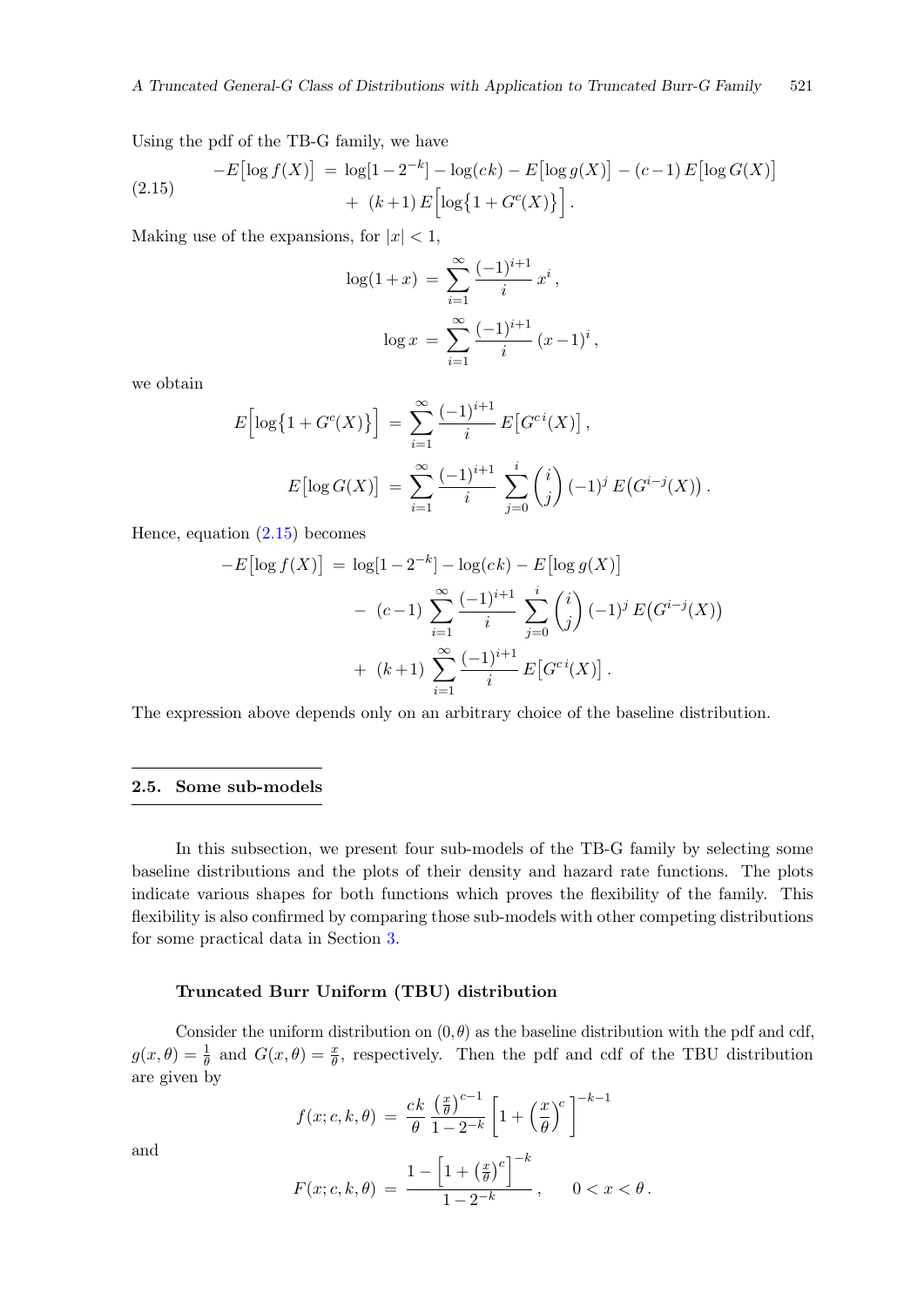<span id="page-9-0"></span>

Figure [3](#page-9-0) gives the plots of density and hrf of the TBU distribution.

Figure 3: Plots for density and hrf of the TBU.

### Truncated Burr Weibull (TBW) distribution

Let the Weibull distribution be the baseline one with the associated pdf and cdf,  $g(x, a, b) = abx^{b-1}e^{-ax^b}$  and  $G(x, a, b) = 1 - e^{-ax^b}$ , respectively. Then the pdf and cdf of the TBW distribution are given by

$$
f(x; c, k, a, b) = \frac{ck \, a \, b \, x^{b-1} \, e^{-ax^b}}{1 - 2^{-k}} \frac{\left[1 - e^{-ax^b}\right]^{c-1}}{\left[1 + \left\{1 - e^{-ax^b}\right\}^c\right]^{k+1}}
$$

$$
F(x; c, k, a, b) = \frac{1 - \left[1 + \left\{1 - e^{-ax^b}\right\}^c\right]^{-k}}{1 - 2^{-k}}, \qquad 0 < x < \infty.
$$

Figure [4](#page-9-1) displays the plots of density and hrf of the TBW distribution.

<span id="page-9-1"></span>

Figure 4: Plots for density and hrf of the TBW.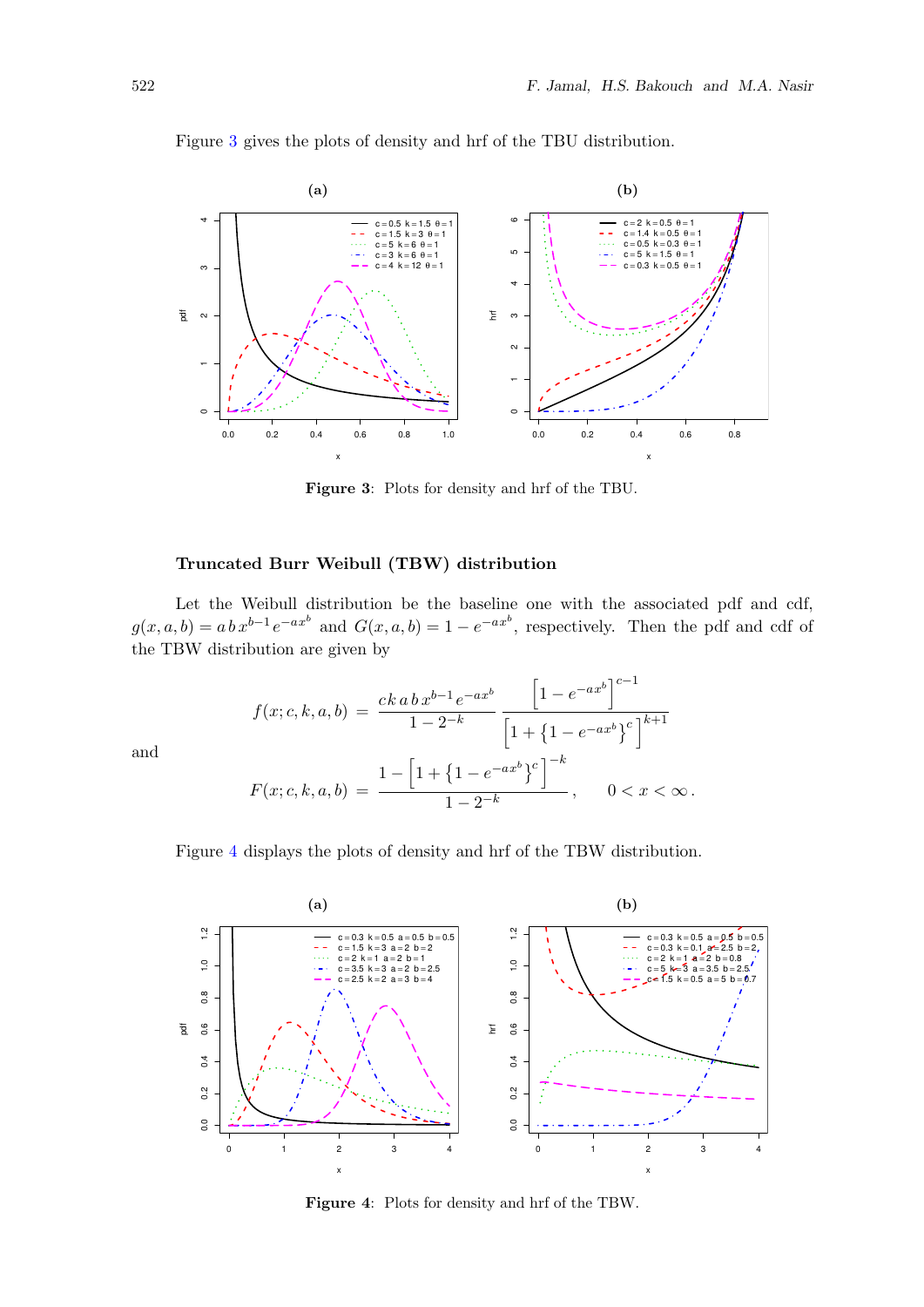#### Truncated Burr Logistic (TBL) distribution

Consider the Logistic as the baseline distribution with associated pdf and cdf,  $g(x,\theta) = \left\{1 - e^{-\theta x}\right\}^{-1}$  and  $G(x,\theta) = \theta e^{-\theta x} \left\{1 - e^{-\theta x}\right\}^{-2}$ , respectively. Then the pdf and cdf of the TBL distribution are given by

$$
f(x; c, k, \theta) = \frac{ck \theta e^{-\theta x}}{\left[1 - 2^{-k}\right] \left\{1 - e^{-\theta x}\right\}^2} \left[1 - e^{-\theta x}\right]^{1 - c} \left[1 + \left\{1 - e^{-\theta x}\right\}^{-c}\right]^{-k - 1}
$$

$$
F(x; c, k, \theta) = \frac{1 - \left[1 + \left\{\left[1 - e^{-\theta x}\right]^{-c}\right\}^{-k}\right]}{1 - 2^{-k}}, \quad 0 < x < \infty.
$$

and

$$
1 - 2^{-k} \qquad \qquad , \qquad 0 < x < \infty.
$$

In Figure [5](#page-10-0) we give the plots of density and hrf of the TBL distribution.

<span id="page-10-0"></span>

Figure 5: Plots for density and hrf of the TBL.

### Truncated Burr log logistic (TBLL) distribution

Let log logistic be the baseline distribution with the associated pdf and cdf,  $g(x, \theta) = \frac{\theta x^{\theta}}{(1+x^{\theta})^2}$  and  $G(x, \theta) = \frac{x^{\theta}}{1+x^{\theta}}$  $\frac{x^{\nu}}{1+x^{\theta}}$ , respectively. Then the pdf and cdf of the TBLL distribution are given by

$$
f(x; c, k, \theta) = \frac{ck \theta x^{\theta}}{\left[1 - 2^{-k}\right] \left(1 + x^{\theta}\right)^{2}} \left[\frac{x^{\theta}}{1 + x^{\theta}}\right]^{c-1} \left[1 + \left\{\frac{x^{\theta}}{1 + x^{\theta}}\right\}^{c}\right]^{-k-1}
$$

$$
1 - \left[1 + \left\{\frac{x^{\theta}}{1 + x^{\theta}}\right\}^{c}\right]^{-k}
$$

$$
F(x; c, k, \theta) = \frac{1 - \left[1 + \left\{\frac{x^{\theta}}{1 + x^{\theta}}\right\}^{c}\right]^{n}}{1 - 2^{-k}}.
$$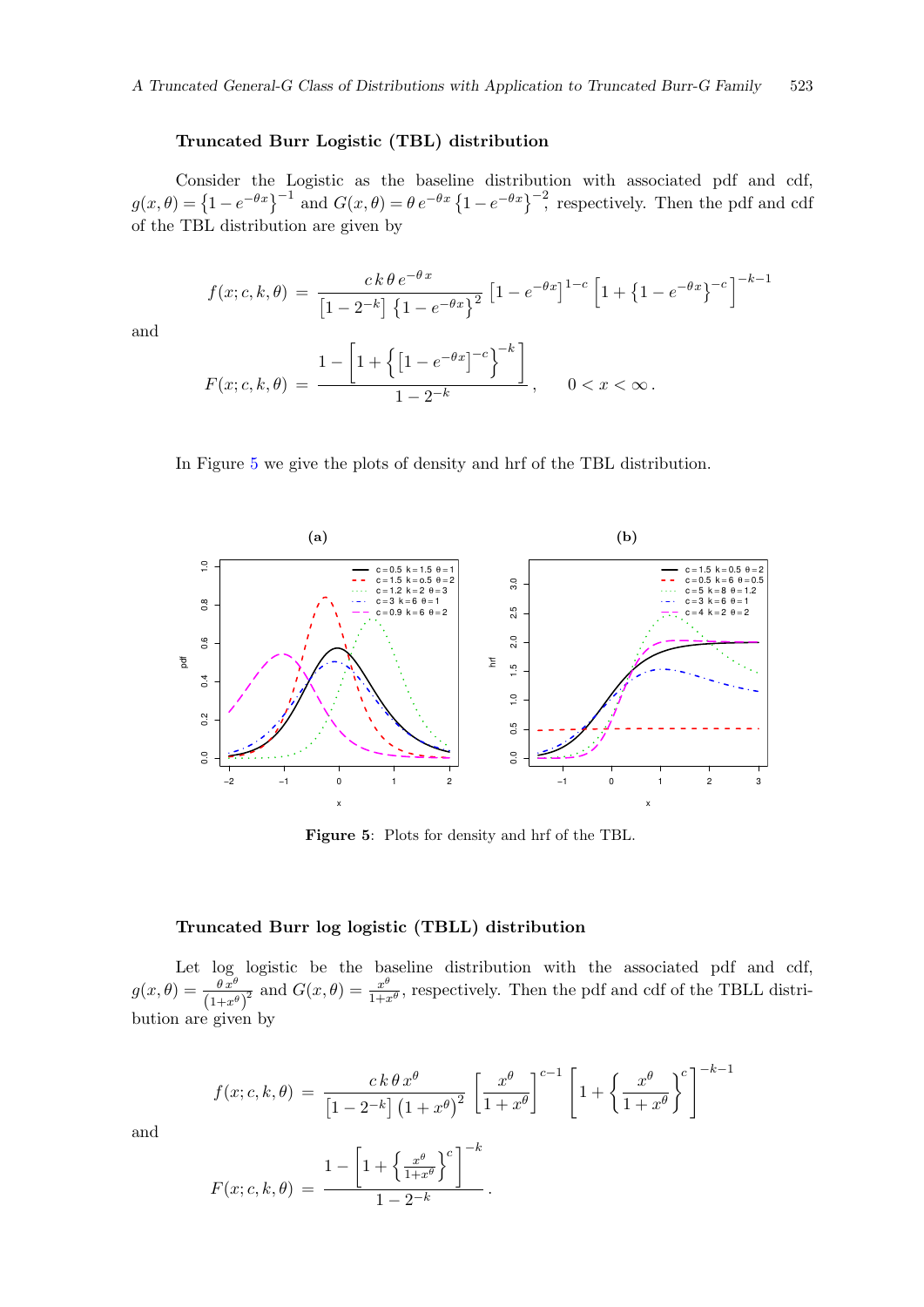<span id="page-11-1"></span>

Figure [6](#page-11-1) portrays the plots of density and hrf of the TBLL distribution.

Figure 6: Plots for density and hrf of the TBLL.

## <span id="page-11-0"></span>3. ESTIMATION OF PARAMETERS WITH APPLICATIONS

In this section, we give the maximum likelihood estimators (MLEs) of the unknown parameters of the TB-G family for complete samples. Using those estimators we check the capability of some sub-models of this family for fitting some practical data sets. Let  $x_1, x_2, ..., x_n$ be the observed values of a random sample of size  $n$  from the TB-G family given in equation [\(2.3\)](#page-3-2). The log-likelihood function for the vector parameter  $\Theta = [c, k, \xi]^T$  can be expressed as

$$
\ell(\Theta) = -n \log(1 - 2^{-k}) + n \log(ck) + \sum_{i=1}^{n} \log g(x_i) + (c - 1) \sum_{i=1}^{n} \log G(x_i)
$$

$$
- (k+1) \sum_{i=1}^{n} \log \{1 + G^c(x_i)\}.
$$

The components of score vector  $U = (U_k, U_c, U_\xi)^\mathsf{T}$  are given by

$$
U_k = -n \frac{2^{-k} \log 2}{1 - 2^{-k}} + \frac{n}{k} - \sum_{i=1}^n \log \{1 + G^c(x_i)\},
$$
  
\n
$$
U_c = \frac{n}{c} + \sum_{i=1}^n \log G(x_i) - (k+1) \sum_{i=1}^n \left[ \frac{cg(x_i) G^{c-1}(x_i)}{1 + G^c(x_i)} \right],
$$
  
\n
$$
U_{\xi} = \sum_{i=1}^n \left[ \frac{g^{\xi}(x_i)}{g(x_i)} \right] + (c-1) \sum_{i=1}^n \left[ \frac{G^{\xi}(x_i)}{G(x_i)} \right] - (k+1) \sum_{i=1}^n \left[ \frac{c G^{\xi}(x_i) G^{c-1}(x_i)}{1 + G^c(x_i)} \right].
$$

The equations above are non-linear and hence can not be solved analytically, but can be solved numerically using software like R language. The rest of this section provides two applications of four sub-models of the TB-G family, namely, the TBW, TBLL, TBU and TBL distributions given in Subsection [2.5.](#page-8-1) Truncated Weibull-BXII (TW-BXII) and Truncated Weibull-Weibull (TW-W) introduced by Najarzadegan et al. (2017) [\[12\]](#page-17-15) are used as competitive models for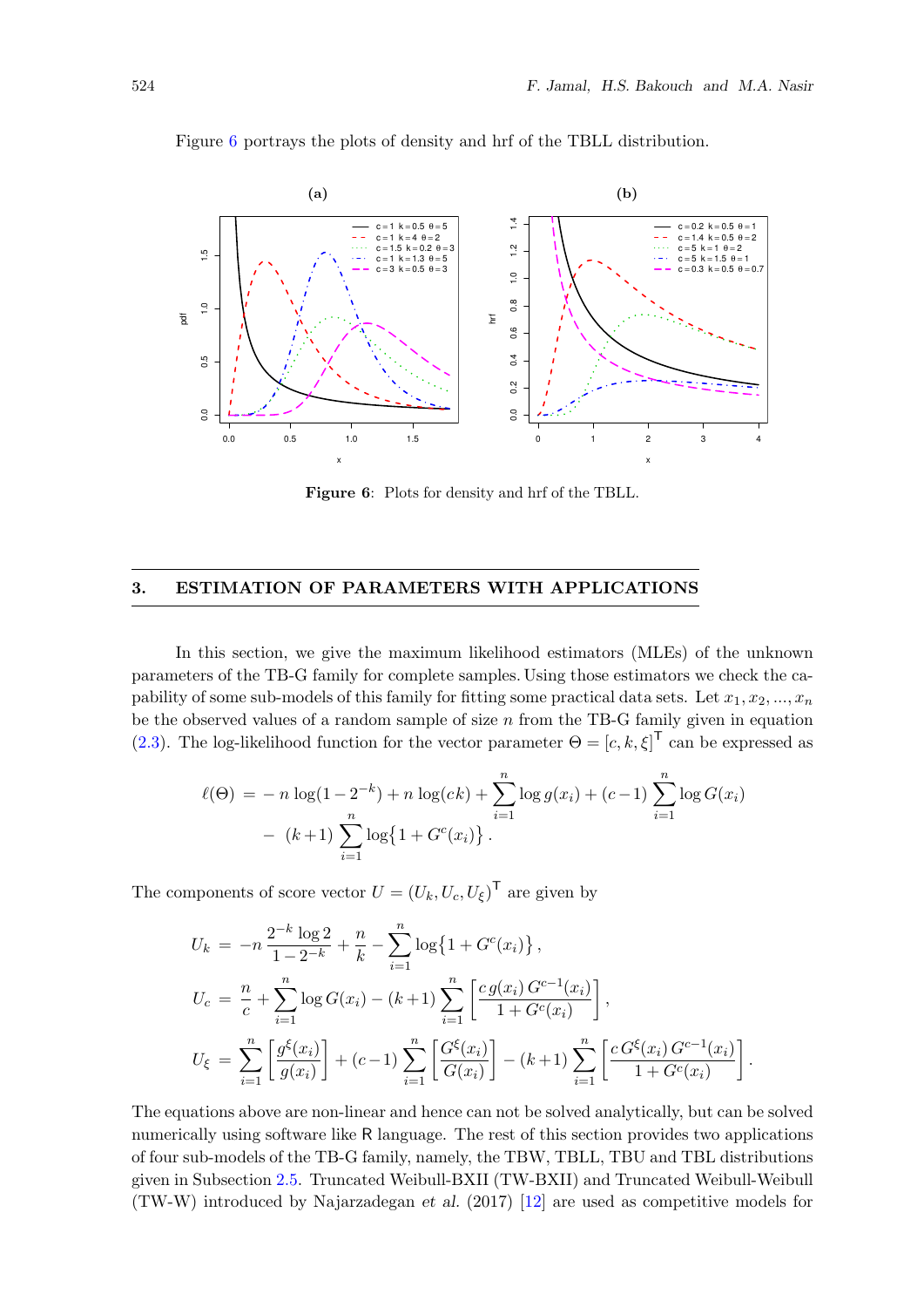those sub-models. For comparison purposes, we consider two practical data sets, one is taken from El-deeb (2015) [\[8\]](#page-17-17) and another from Hinkley (1977) [\[10\]](#page-17-18). Description of both data sets is as follows.

Data set 1: This data set is given by El-deeb (2015) [\[8\]](#page-17-17) and consists of failure times of (67) truncated Aircraft windshield. The windshield on an aircraft is a complex piece of equipment, comprised basically of several layers of material, all laminated under high temperature and pressure. Failures of these items are not structural failures. Instead, they typically involve damage or delimitation of the nonstructural outer ply or failure of the heating system. These failures do not result in damage to the aircraft, but do result in replacement of the windshield. The values of this data set are: 1.866, 2.385, 3.443, 1.876, 2.481, 3.467, 1.899, 2.610, 3.478, 1.911, 2.625, 3.578, 1.912, 2.632, 3.595, 1.070, 1.914, 2.646, 3.699, 1.124, 1.981, 2.661, 3.779,1.248, 2.010, 2.688, 3.924, 1.281, 2.038, 2.82,3, 3.000, 1.281, 2.085, 2.890, 1.303, 2.089, 2.902, 1.432, 2.097, 2.934, 1.480, 2.135, 2.962, 1.505, 2.154, 2.964, 1.506, 2.190, 3.000, 1.568, 2.194, 3.103, 1.615, 2.223, 3.114, 1.619, 2.224, 3.117, 1.652, 2.229, 3.166, 1.652, 2.300, 3.344, 1.757, 2.324, 3.376.

Data set 2: This data set is given by Hinkley (1977) [\[10\]](#page-17-18) and consists of thirty successive values of March precipitation (in inches) in Minneapolis/St. Paul. In meteorology, precipitation is most commonly rainfall, but also includes hail, snow and other forms of liquid and frozen water falling to the ground and it is measured by inches in some time period. The data values are 0.77, 1.74, 0.81, 1.2, 1.95, 1.2, 0.47, 1.43, 3.37, 2.2, 3, 3.09, 1.51, 2.1, 0.52, 1.62, 1.31, 0.32, 0.59, 0.81, 2.81, 1.87, 1.18, 1.35, 4.75, 2.48, 0.96, 1.89, 0.9, 2.05.

For each distribution, the MLEs are computed using Quasi-Newton code for Bound Constrained Optimization (L-BFGS-B) and the log-likelihood function is evaluated. Consequently, the goodness-of-fit measures: Anderson–Darling  $(A^*)$ , Cramer–von Mises  $(W^*)$ , Akaike information criterion (AIC) and Bayesian information criterion (BIC) are computed. Lower values of those measures indicate better fit. The value for the Kolmogorov–Smirnov (KS) statistic and its p-value are also provided. The required computations are carried out using the R software.

<span id="page-12-0"></span>The obtained results are presented in Tables [2](#page-12-0)[–5.](#page-13-0) As we can see from Tables [2](#page-12-0) and [4,](#page-13-1) the four sub-models of the TB-G family are strong competitor to the compared models.

| Distribution   | $\mathfrak{c}$      | $\boldsymbol{k}$      | $\theta$             | a                    | b                  |
|----------------|---------------------|-----------------------|----------------------|----------------------|--------------------|
| <b>TBW</b>     | 0.4564<br>(1.9144)  | 86.9870<br>(45.4333)  |                      | 9.1067<br>(2.1784)   | 7.9149<br>(3.2404) |
| TBLL           | 13.6258<br>(2.3252) | 193.8078<br>(34.7291) | 0.7890<br>(0.2350)   |                      |                    |
| TBU            | 3.5954<br>(0.3412)  | 498.2935<br>(15.2232) | 14.9104<br>(12.1123) |                      |                    |
| <b>TBL</b>     | 23.3433<br>(7.0993) | 0.0024<br>(0.0018)    | 1.6699<br>(0.1944)   |                      |                    |
| <b>TW-BXII</b> | 1.2904<br>(0.3253)  | 11.4013<br>(13.4118)  | 32.4704<br>(35.6313) | 37.8343<br>(40.8586) | 3.4896<br>(2.4676) |
| TB-W           | 2.8676<br>(2.7877)  | 0.8444<br>(0.6816)    |                      | 31.2399<br>(2.1419)  | 6.7846<br>(8.0910) |

Table 2: MLEs and their standard errors (in parentheses) for data set 1.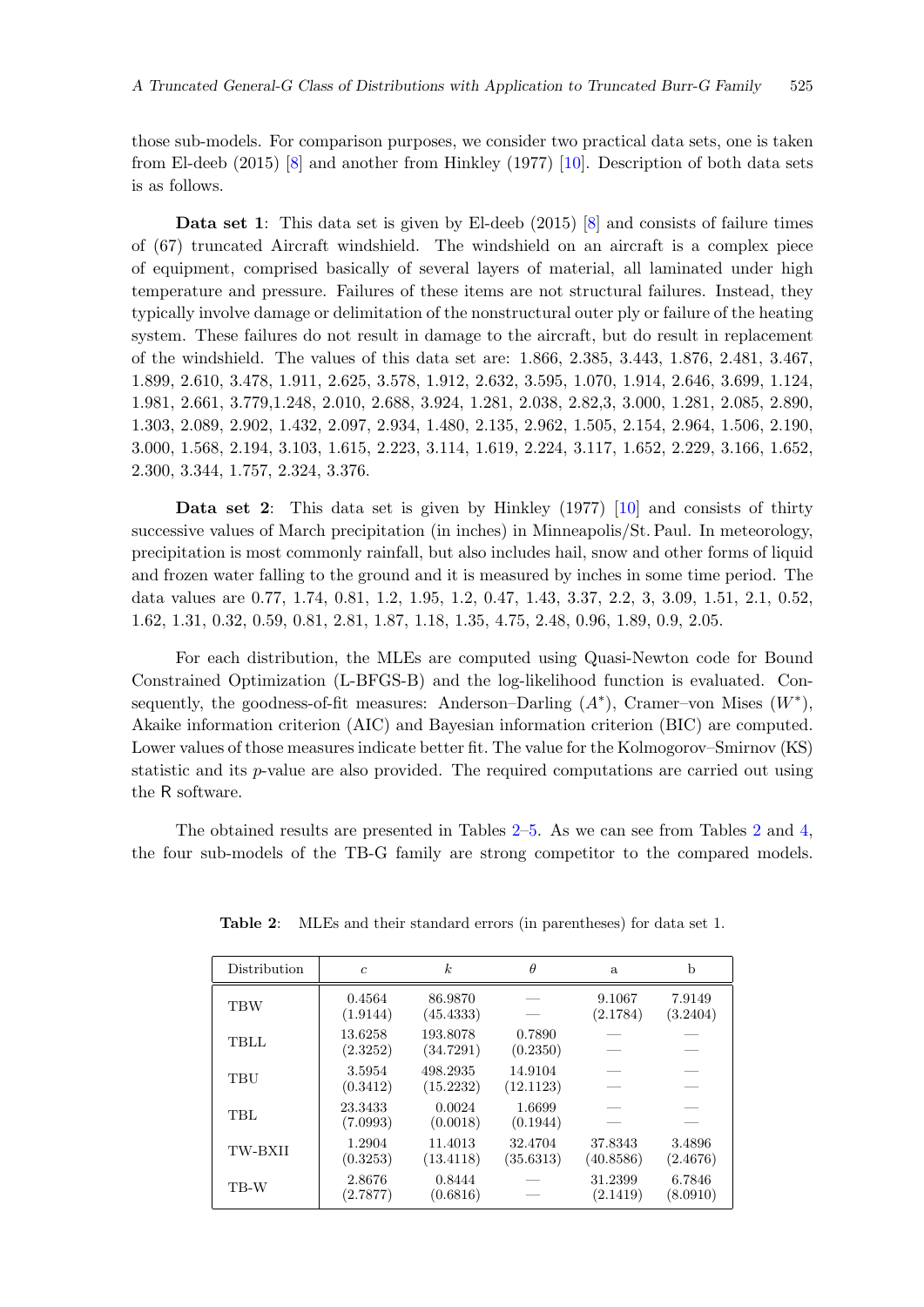Moreover, among all compared models, the TBLL distribution has the smallest values of the AIC, BIC,  $A^*$ ,  $W^*$ , and KS, and the largest value of p-value. Thus, we can conclude that the TBLL distribution is the best fit among those models. Figures [7](#page-14-1) and [8](#page-14-2) display the plots of the fitted pdfs and cdfs of the compared distributions for visual comparison with the histogram and empirical cdf for both data sets. Those figures show the best fit of TBLL distribution.

| Distribution | $\ell$  | AIC      | BІC      | $A^*$  | $W^*$  | ΚS     | P-Value |
|--------------|---------|----------|----------|--------|--------|--------|---------|
| <b>TBW</b>   | 75.1080 | 158.2162 | 167.0942 | 0.5552 | 0.0951 | 0.0992 | 0.5147  |
| <b>TBLL</b>  | 74.8708 | 155.7418 | 162.4003 | 0.4637 | 0.0740 | 0.0808 | 0.7379  |
| TBU          | 75.0909 | 156.1819 | 162.8404 | 0.5564 | 0.0954 | 0.0997 | 0.5080  |
| <b>TBL</b>   | 76.2189 | 158.4378 | 165.0963 | 0.5855 | 0.0859 | 0.0927 | 0.6016  |
| TW-BXII      | 75.0635 | 160.1271 | 171.2246 | 0.5051 | 0.0841 | 0.0893 | 0.6487  |
| TW-W         | 75.0454 | 158.0909 | 166.9690 | 0.4889 | 0.0798 | 0.0835 | 0.7299  |

Table 3: The Value,  $AIC$ ,  $BIC$ ,  $A^*$ ,  $W^*$ ,  $KS$ , P-Value values for data set 1.

<span id="page-13-1"></span>Table 4: MLEs and their standard errors (in parentheses) for data set 2.

| Distribution   | $\mathfrak{c}$      | $\boldsymbol{k}$      | $\theta$             | a                    | b                  |
|----------------|---------------------|-----------------------|----------------------|----------------------|--------------------|
| <b>TBW</b>     | 0.3446<br>(2.8251)  | 30.8825<br>(17.3728)  |                      | 11.9180<br>(10.6096) | 5.3663<br>(4.4130) |
| TBLL           | 8.6122<br>(6.0513)  | 123.2974<br>(12.2964) | 0.4892<br>(0.4066)   |                      |                    |
| TBU            | 1.8150<br>(0.2482)  | 259.5434<br>(12.1122) | 40.3962<br>(33.2333) |                      |                    |
| <b>TBL</b>     | 7.7107<br>(2.1529)  | 0.5621<br>(3.0901)    | 1.3198<br>(0.3681)   |                      |                    |
| <b>TW-BXII</b> | 1.0579<br>(1.1048)  | 86.6647<br>(71.9193)  | 60.8969<br>(69.5585) | 0.0024<br>(4.5165)   | 3.0599<br>(6.3469) |
| TB-W           | 9.7190<br>(12.7756) | 6.2763<br>(9.6175)    |                      | 19.3190<br>(46.5365) | 0.2883<br>(0.4437) |

<span id="page-13-0"></span>**Table 5:** The Value,  $AIC$ ,  $BIC$ ,  $A^*$ ,  $W^*$ ,  $KS$ , P-Value values for data set 2.

| Distribution | ł.      | AIC     | BIC     | $A^*$  | $W^*$  | ΚS     | P-Value |
|--------------|---------|---------|---------|--------|--------|--------|---------|
| <b>TBW</b>   | 38.5661 | 85.1322 | 90.7370 | 0.1571 | 0.0203 | 0.0648 | 0.9996  |
| <b>TBLL</b>  | 38.0934 | 82.1868 | 86.3904 | 0.1019 | 0.0137 | 0.0576 | 1       |
| TBU          | 38.6334 | 83.2668 | 87.4701 | 0.1680 | 0.0217 | 0.0683 | 0.9990  |
| TBL          | 38.9520 | 83.9040 | 88.1076 | 0.1466 | 0.0185 | 0.0692 | 0.9988  |
| TW-BXII      | 38.0919 | 86.1839 | 93.1899 | 0.1037 | 0.0141 | 0.0605 | 0.9999  |
| TW-W         | 38.6431 | 85.2862 | 90.8910 | 0.1690 | 0.0219 | 0.0688 | 0.9989  |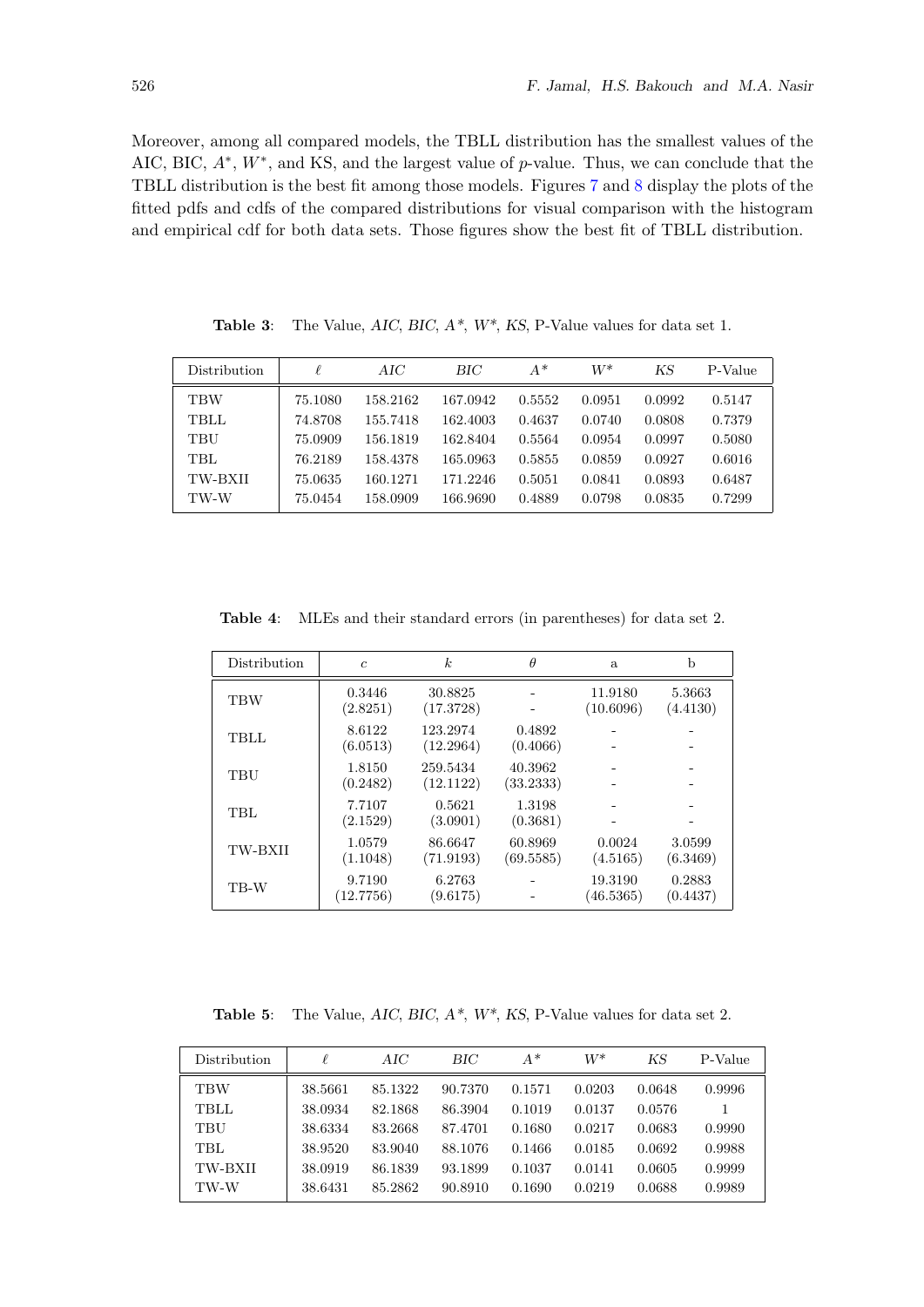<span id="page-14-1"></span>

Figure 7: Estimated pdfs and cdfs for data set 1.

<span id="page-14-2"></span>

Figure 8: Estimated pdfs and cdfs for data set 2.

#### <span id="page-14-0"></span>4. SIMULATION STUDY

In this section, the performance of the MLEs of the TBLL distribution parameters is discussed by means of Monte-Carlo simulation study. The following measures are used to evaluate the simulation results: Estimated bias, Root mean square error (RMSE) and coverage probability (CP). The simulation experiment was repeated  $N=1,000$  times each with sample sizes  $n = 20, 50, 100, 200, 300$  and 500, where the samples are generated from the TBLL distribution, with  $\theta = 4.5$ ,  $c = 2.8$ ,  $k = 0.8$ , by using the inverse transform method. The MLEs of the parameters of TBLL distribution are obtained for each generated sample,  $(\hat{\theta}, \hat{c}, \hat{k})$ . The formulas for biases, RMSEs and CPs are given as follows.

Estimated bias of MLE  $\hat{\Theta}$  of the parameter  $\Theta = (\theta, c, k)$  is

$$
\frac{1}{N}\sum_{i=1}^N (\hat{\Theta} - \Theta).
$$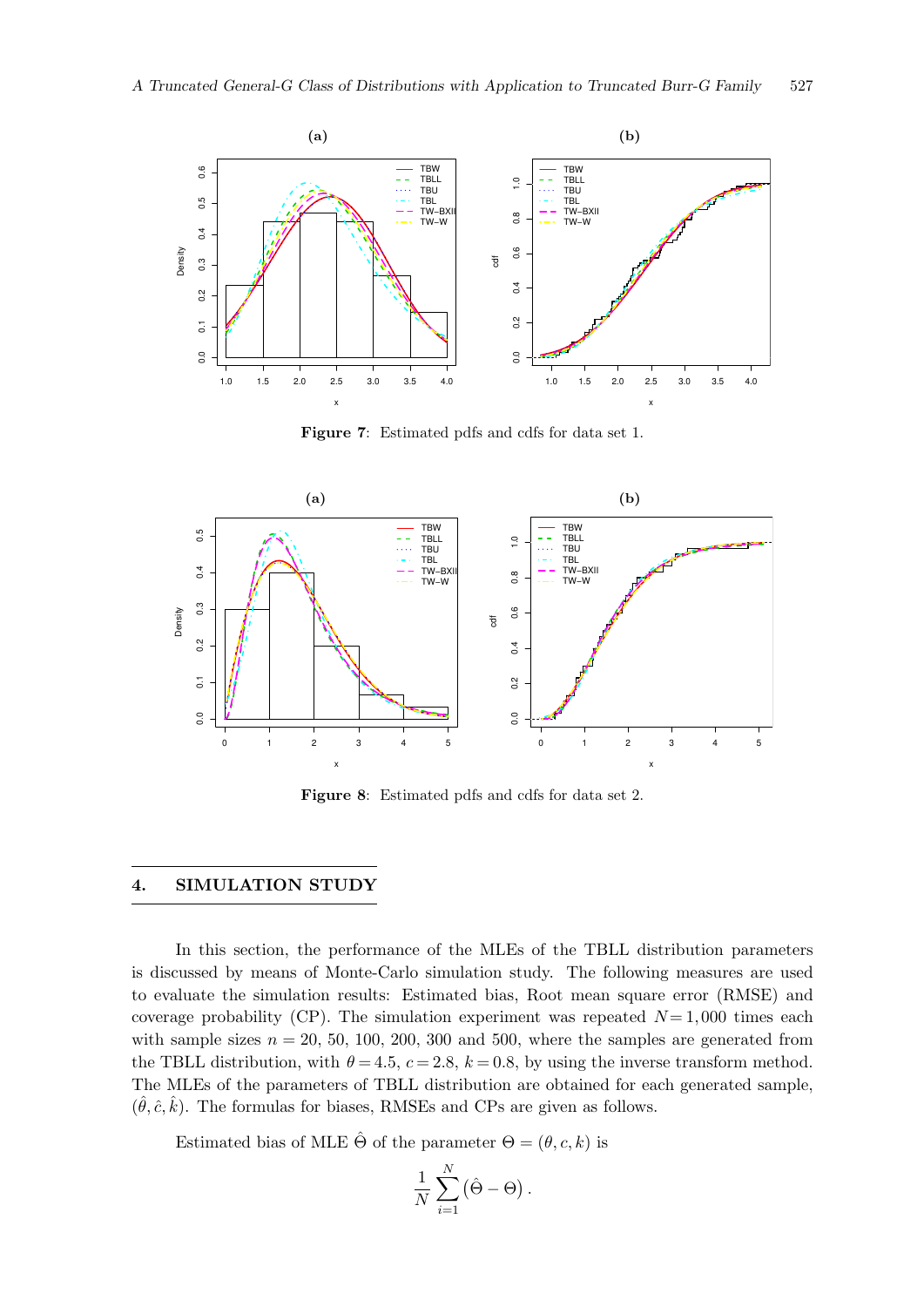Root mean squared error (RMSE) of the MLE  $\hat{\Theta}$  of the parameter  $\Theta = (\theta, c, k)$  is

$$
\sqrt{\frac{1}{N}\sum_{i=1}^{N} (\hat{\Theta} - \Theta)^2}.
$$

<span id="page-15-0"></span>Coverage probability (CP) of 95% confidence intervals of the parameter  $\Theta = (\theta, c, k)$  is the percentage of intervals that contain the true value of parameter Θ.



Figure 9: Estimated CPs for the selected parameters.



Figure 10: Estimated CPs for the selected parameters.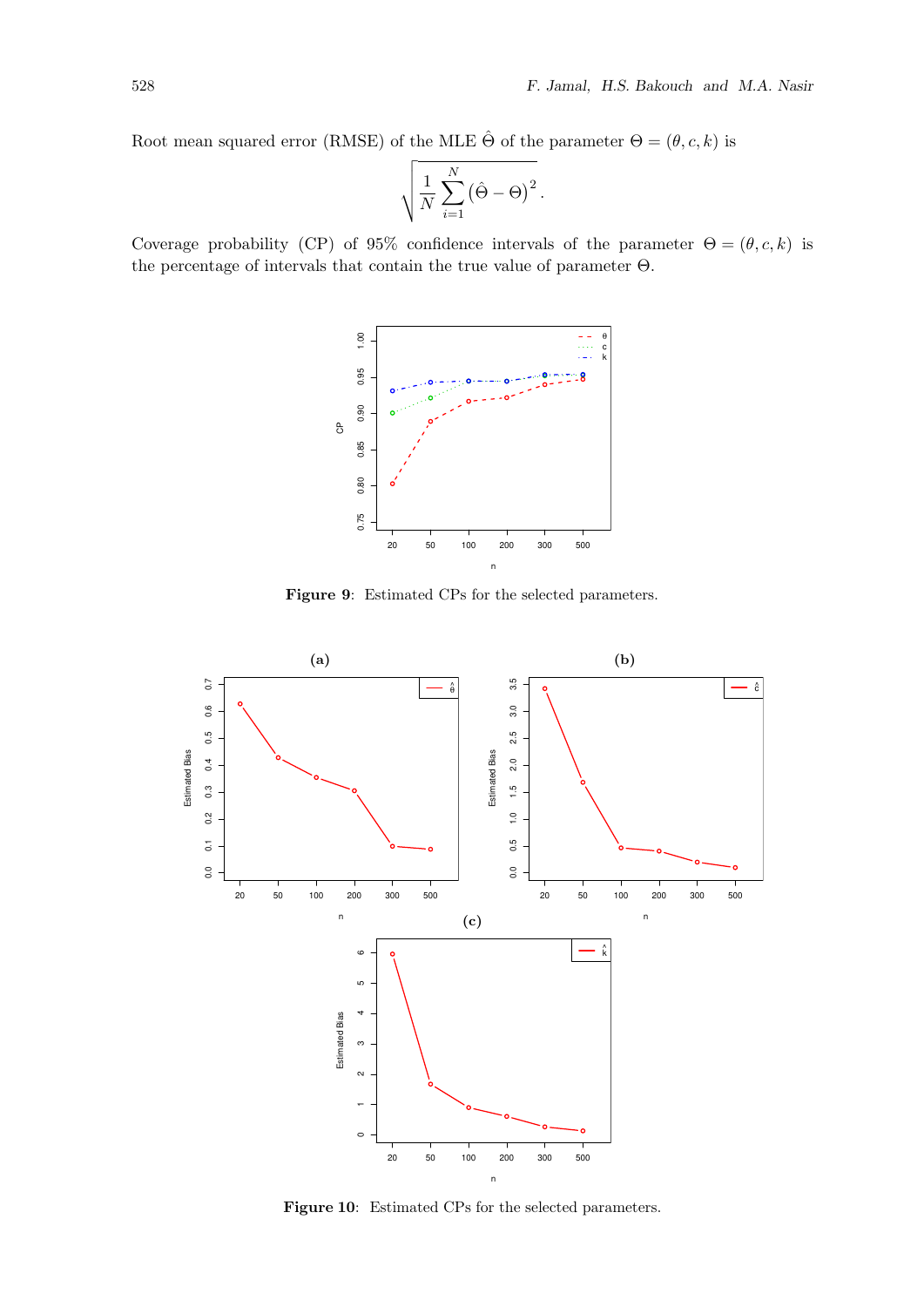From Figures [9](#page-15-0)[–11](#page-16-0) we conclude that the estimated biases are positive for all parameters. The estimated biases decrease as the sample size  $n$  increases. Further, the estimated RMSEs are so closed to zero for large sample sizes. This result reveals the consistency property of the MLEs. The CP approaches to the nominal value (0.95) when the sample size increases.

<span id="page-16-0"></span>

Figure 11: Estimated CPs for the selected parameters.

## ACKNOWLEDGMENTS

The authors express their sincere thanks to the managing editor and the referee for careful reading of the article and providing valuable suggestions.